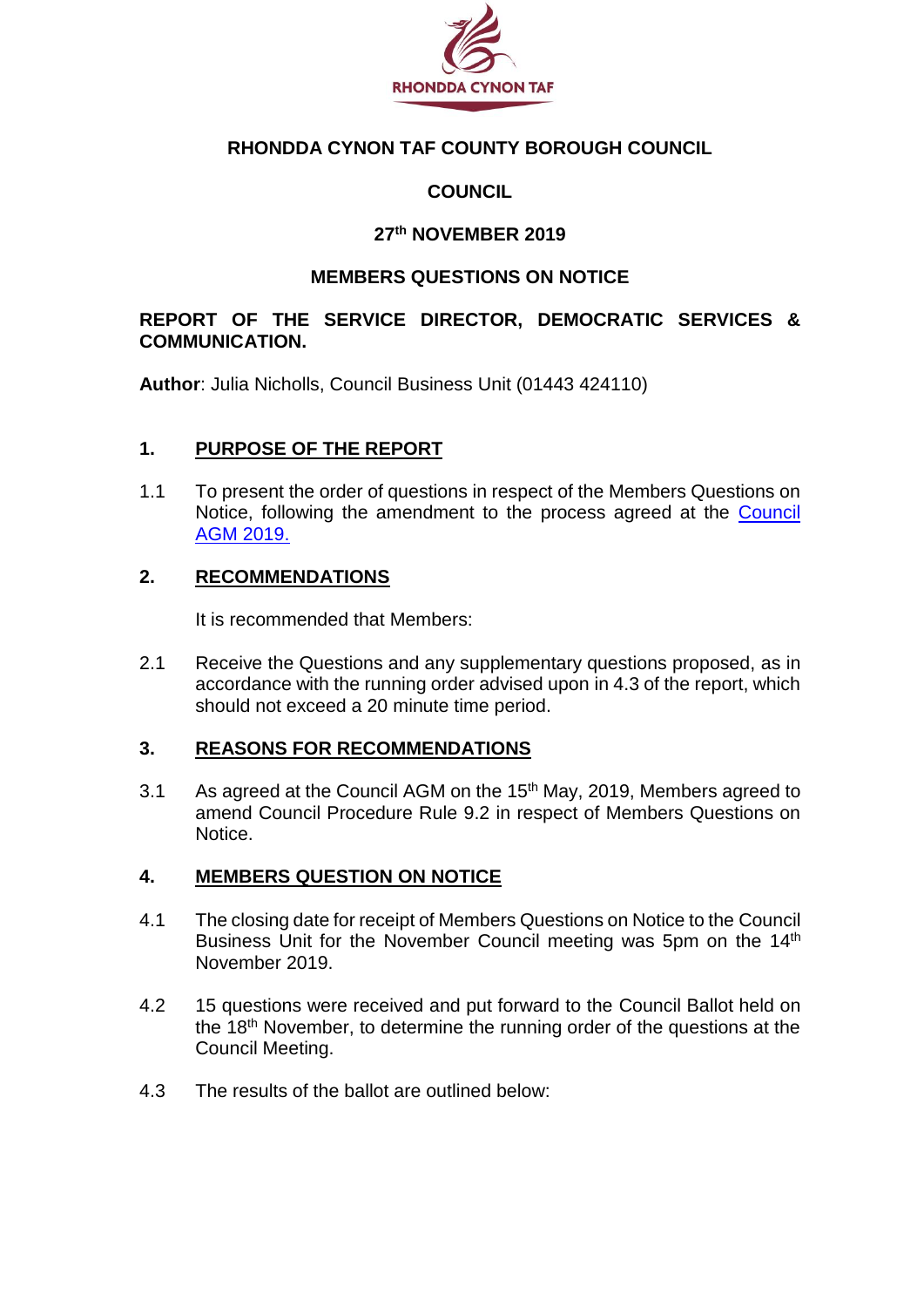| <b>Number</b>  | Question                                                                                                                                                                                 |
|----------------|------------------------------------------------------------------------------------------------------------------------------------------------------------------------------------------|
| $\mathbf{1}$   | Question from County Borough Councillor M. Forey to the<br>Cabinet Member for Cabinet Member for Environment,<br>Leisure & Heritage Services, County Borough Councillor A.<br>Crimmings: |
|                | "Could the Cabinet Member please outline how this Council is<br>supporting a Healthy and Active RCT"                                                                                     |
| 2              | Question from County Borough Councillor K Morgan to the<br>Leader of the Council, County Borough Councillor A.<br>Morgan:                                                                |
|                | "Will the Leader make a statement regarding Highways<br>Investment in Hirwaun please?"                                                                                                   |
| $\overline{3}$ | Question from County Borough Councillor S. Morgans to<br>the Cabinet Member for Enterprise Development and<br><b>Housing, County Borough Councillor D R Bevan:</b>                       |
|                | "Could the Cabinet Member please outline what steps this<br>Council is taking to support businesses and the local economy<br>across Rhondda Cynon Taf?"                                  |
| 4              | Question from County Borough Councillor D Grehan to the                                                                                                                                  |
|                | Leader of the Council, County Borough Councillor A.<br>Morgan:                                                                                                                           |
|                | "Hoffwn i wneud cais i'r aelod cabinet priodol i wneud datganiad<br>ar bolisi 'r cyngor ar oleuadau stryd."                                                                              |
|                | "I'd like to ask the relevant cabinet member to make a statement<br>on the Council's policy on street lights."                                                                           |
| 5              | <b>Question from County Borough Councillor P. Jarman to</b><br>the Leader of the Council, County Borough Councillor A.<br>Morgan:                                                        |
|                | "What is the purpose of the WLGA"                                                                                                                                                        |
| 6              | Question from County Borough Councillor E. Griffiths to<br>the Cabinet Member for Environment, Leisure & Heritage<br><b>Services, County Borough Councillor A. Crimmings:</b>            |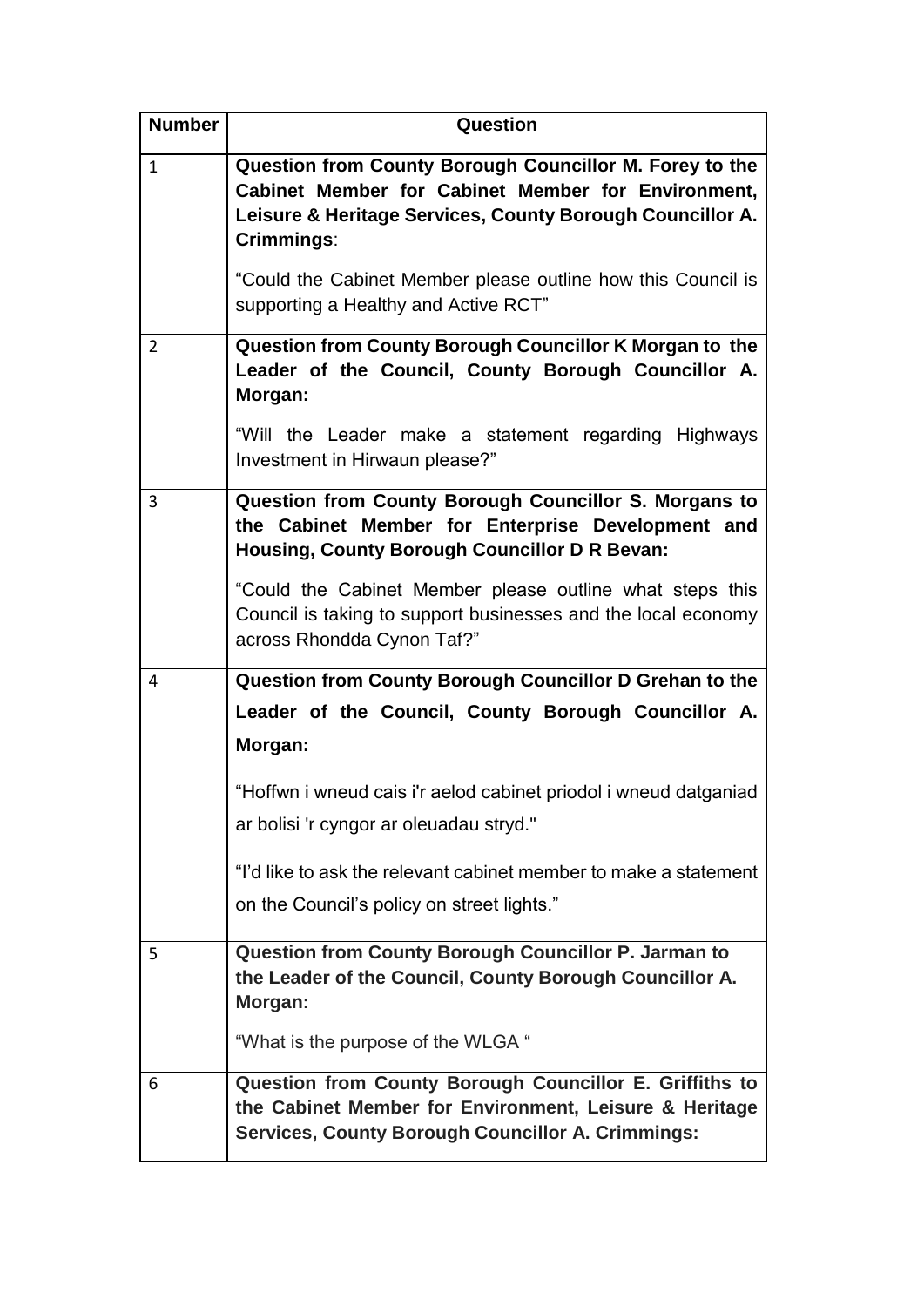|                | "Can you make a statement outlining what steps are being taken<br>to expand the network of public charging points for electric<br>vehicles across the Authority, and what is the timescale of<br>expansion, in response to the growing demand and usage of<br>electric and hybrid cars?"                                 |
|----------------|--------------------------------------------------------------------------------------------------------------------------------------------------------------------------------------------------------------------------------------------------------------------------------------------------------------------------|
| $\overline{7}$ | Question from County Borough Councillor G R Davies to<br>the Leader of the Council, County Borough Councillor A.<br>Morgan:                                                                                                                                                                                              |
|                | "A wnech chi datganiad ar Twnnel y Rhondda?"                                                                                                                                                                                                                                                                             |
|                | "Will you make a statement on the Rhondda Tunnel?"                                                                                                                                                                                                                                                                       |
| 8              | Question from County Borough Council G. Caple to the<br><b>Cabinet Member for Enterprise Development and Housing</b><br><b>County Borough Councillor D. R. Bevan:</b><br>"Can the Cabinet Member please make a statement on the                                                                                          |
|                | extension of the Council's Empty Property Strategy and its<br>extension to a regional footprint under the Valleys Taskforce?"                                                                                                                                                                                            |
| 9              | Question from County Borough Councillor D. Williams to<br>the Cabinet Member for Enterprise Development and<br><b>Housing County Borough Councillor D. R. Bevan:</b><br>"Will the Cabinet Member please provide an update on the Llys<br>Cadwyn development and outline whether the project is on time<br>and on budget" |
| 10             | From County Borough Councillor L. Jones to the Cabinet<br>Member for Adult Community Services & Welsh Language,<br><b>County Borough Councillor G. Hopkins:</b><br>"Can you make a statement indicating the number of vacancies<br>in the private sector of Care Homes in RCT"                                           |
| 11             | Question from County Borough Councillor S. Powell to the<br>Leader of the Council, County Borough Councillor A.<br>Morgan:<br>"What steps is the Council taking to become a carbon neutral<br>organisation?"                                                                                                             |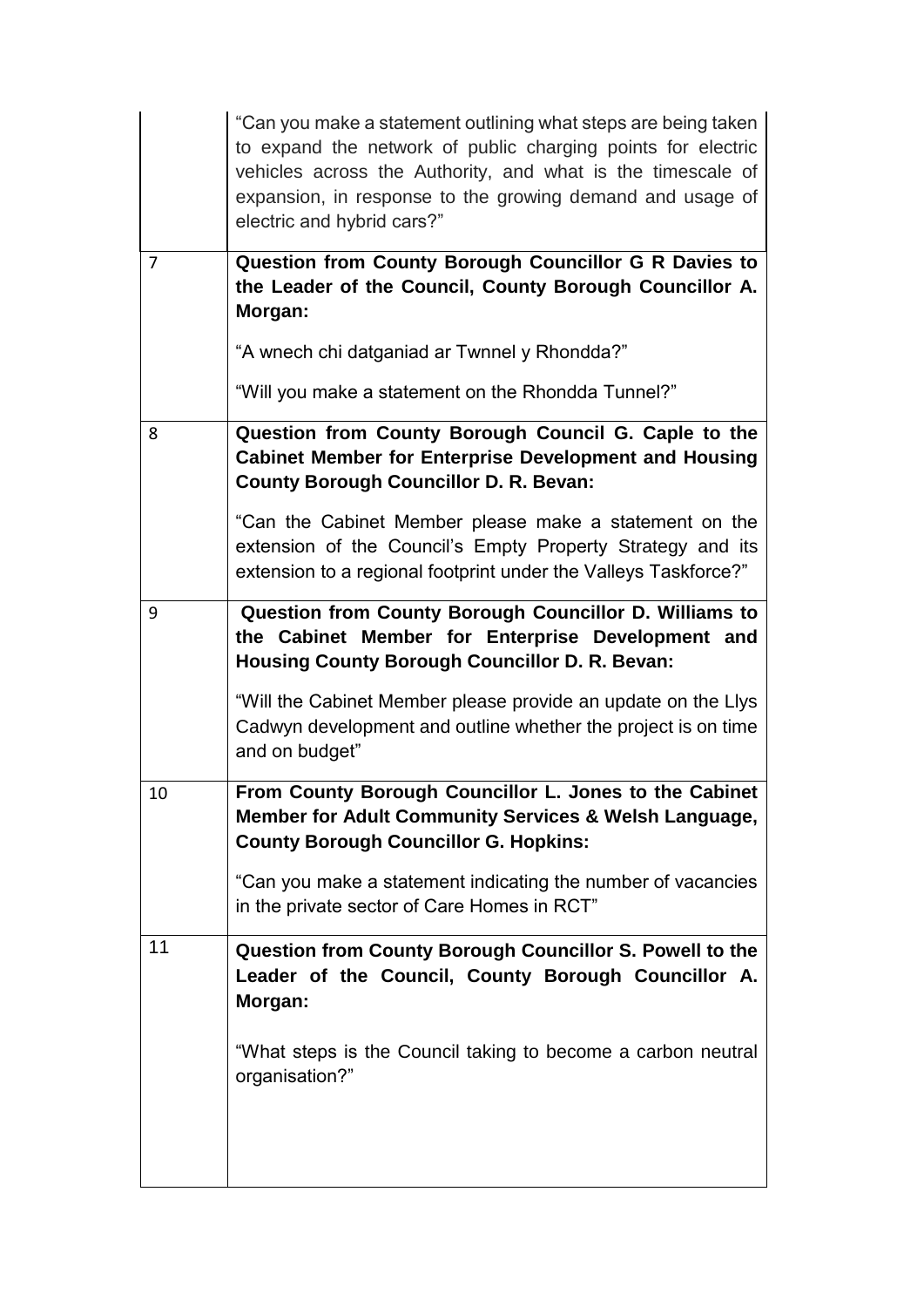| 12 | From County Borough Councillor M. Griffiths to the Leader<br>of the Council County Borough Councillor A. Morgan:                                                                                          |
|----|-----------------------------------------------------------------------------------------------------------------------------------------------------------------------------------------------------------|
|    | "Climate change is the responsibility of us all. But we don't all<br>know what we can do. What steps is the Council taking to<br>engage communities in responding to the challenge of climate<br>change?" |
| 13 | Question from County Borough Councillor J. Bonetto to the<br><b>Cabinet Member for Adult Community Services &amp; Welsh</b><br>Language, County Borough Councillor G. Hopkins:                            |
|    | "Can the Cabinet Member please provide an update on the Stay<br>Well@ Home Service and outline what plans are in place to<br>mitigate winter pressures".                                                  |
| 14 | Question from County Borough Councillor G. Thomas to<br>the Cabinet Member for Corporate Services, County<br><b>Borough Councillor M. Norris:</b>                                                         |
|    | "Can the relevant Cabinet Member please provide an update on<br>the delivery of the Council's digital transformation strategy?"                                                                           |
| 15 | Question from County Borough Councillor H. Boggis to the<br>Leader of the Council, County Borough Councillor Andrew<br>Morgan:                                                                            |
|    | "Will the Leader make a statement on the extension to the<br>Aberdare Bypass?"                                                                                                                            |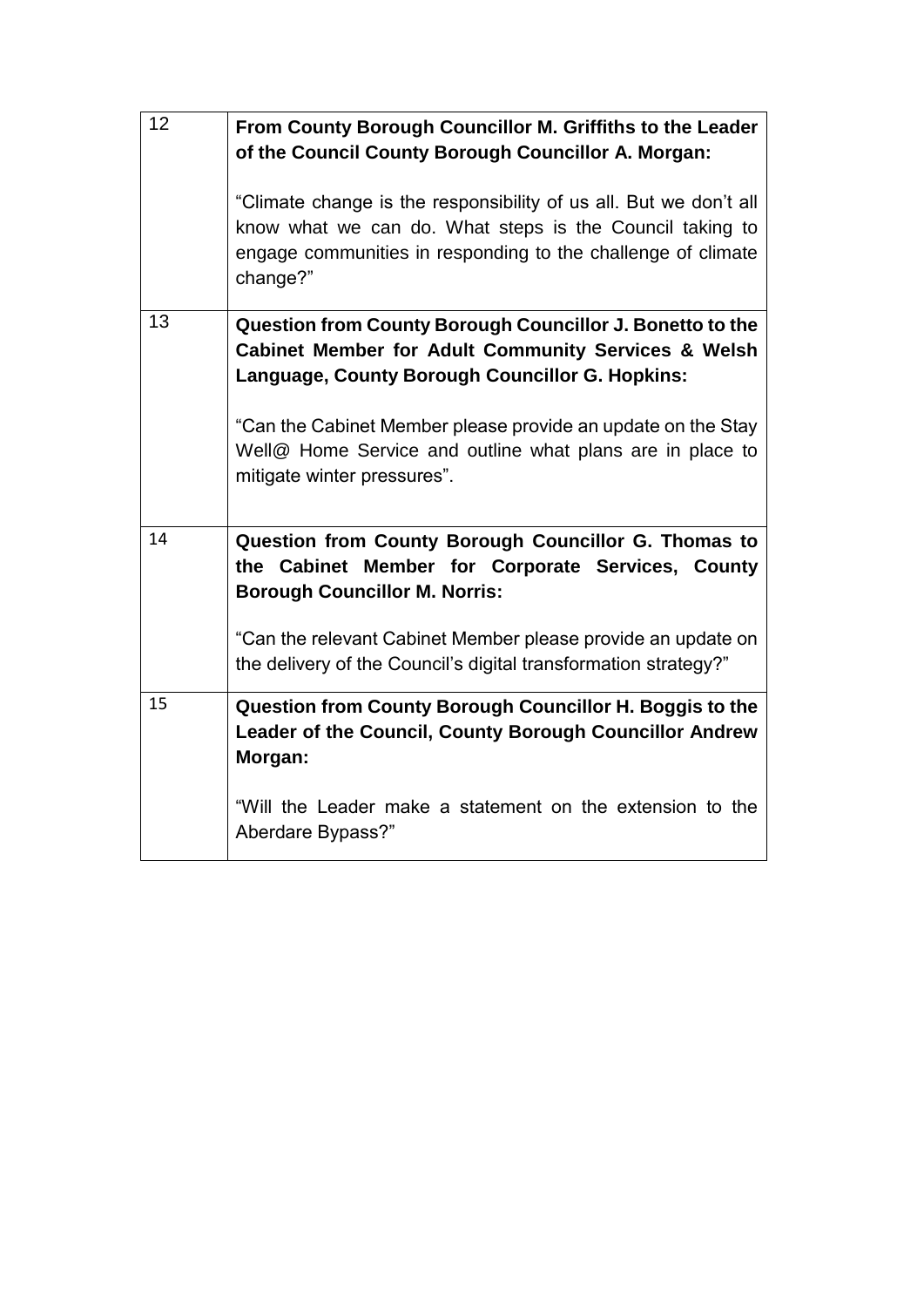4.4 At the Council meeting a maximum of 20 minutes shall be allowed for Questions on Notice. Any questions that are not dealt with in this time limit shall fall. Any questions on notice not answered will need to be resubmitted to the Proper Officer for the next full Council meeting in accordance with these rules.

# **5. CONSULTATION / INVOLVEMENT**

5.1 The amendment to the Council Procedure Rule in respect of Members Questions was considered and agreed at the Council AGM 2019, following consultation with the Corporate Governance & Constitution Committee

# **6. EQUALITY AND DIVERSITY IMPLICATIONS**

6.1 The amendment to the Council procedure rule taken forward at the Council AGM, allows the opportunity for more Members to ask a question at **Council** 

# **7. FINANCIAL IMPLICATIONS**

7.1 There are no financial implications aligned to this report.

# **8. LEGAL IMPLICATIONS OR LEGISLATION CONSIDERED**

8.1 The report has been prepared in accordance with Council Procedure Rule 9.2.

# **9. LINKS TO THE COUNCILS CORPORATE PLAN / OTHER CORPORATE PRIORITIES.**

9.1 The opportunity for Members to propose questions at Council meetings allows Members to receive information which potentially detail the Council priorities. It also embraces the Future Generations Act as all work and decisions taken by Council seek to improve the social, economic, environmental and cultural well-being of the County Borough.

# **10. CONCLUSION**

10.1 Detailing the procedure for Members Questions on Notice assists in transparency for both Members and for public engagement.

# **Other Information:-**

**Relevant Scrutiny Committee** – Overview & Scrutiny Committee